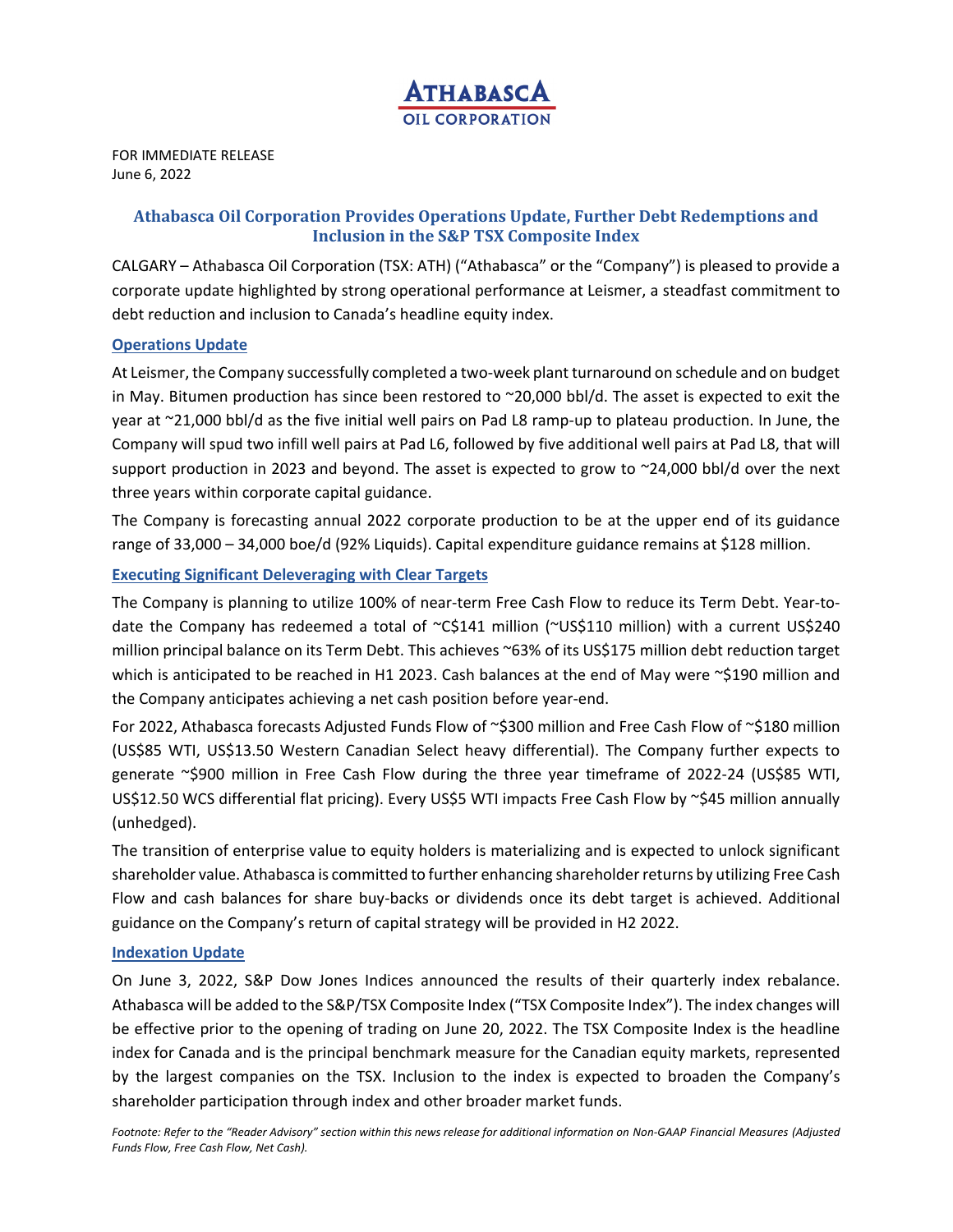## **About Athabasca Oil Corporation**

Athabasca Oil Corporation is a Canadian energy company with a focused strategy on the development of thermal and light oil assets. Situated in Alberta's Western Canadian Sedimentary Basin, the Company has amassed a significant land base of extensive, high-quality resources. Athabasca's common shares trade on the TSX under the symbol "ATH". For more information, visit www.atha.com.

For more information, please contact:

| Matthew Taylor                 | Robert Broen      |
|--------------------------------|-------------------|
| <b>Chief Financial Officer</b> | President and CEO |
| 1-403-817-9104                 | 1-403-817-9190    |
| mtaylor@atha.com               | rbroen@atha.com   |